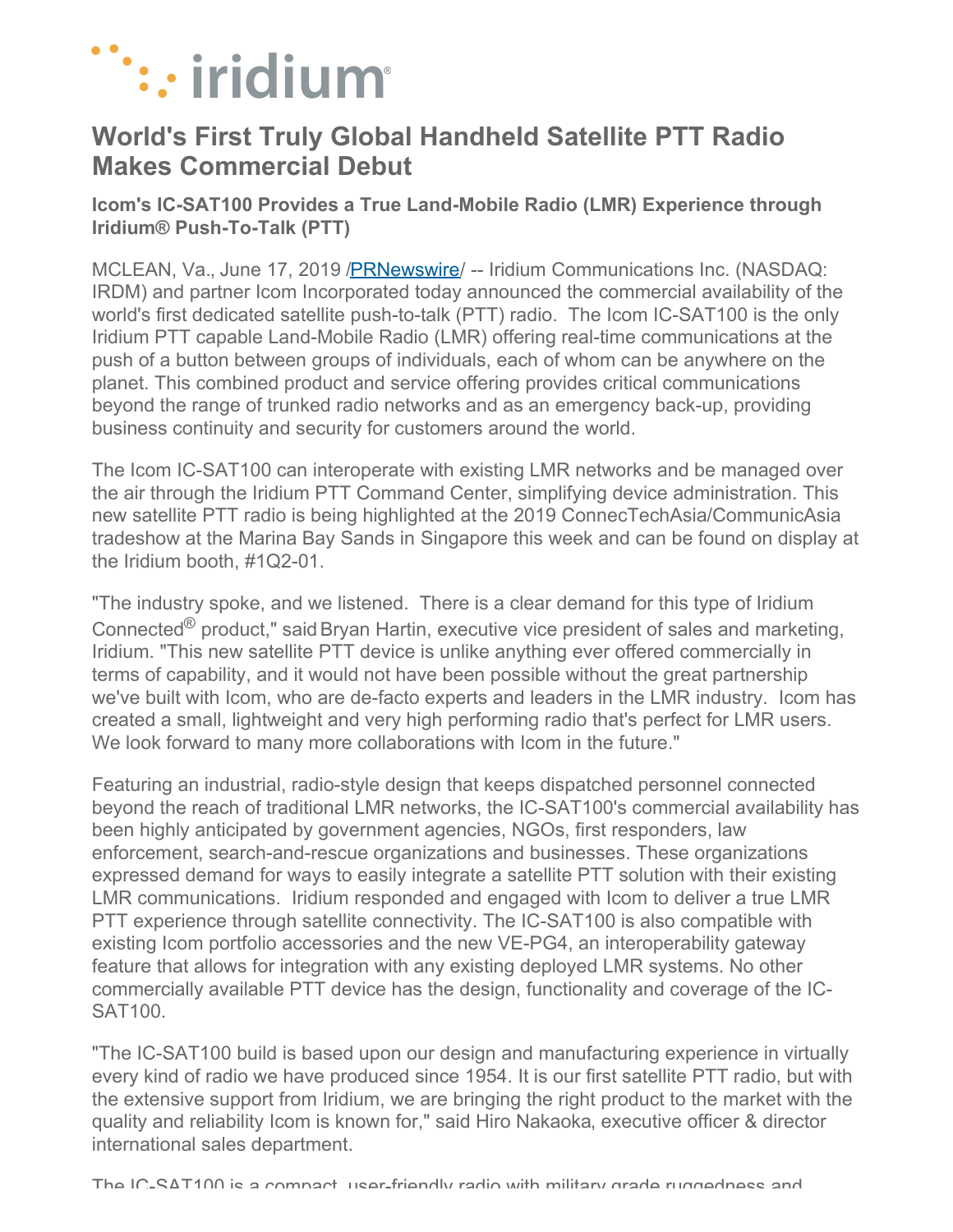The IC-SAT100 is a compact, user-friendly radio with military grade ruggedness and includes a high audio speaker to ensure communications clarity, even in high ambient noise environments. Radio-style control knobs and a familiar LMR user interface make the IC-SAT100 incredibly easy to operate for existing radio users. With real-time, one-to-many communication at the push of a button, and Iridium's truly global coverage, the new device ensures reliability of communication between work teams in isolated areas. Users will know that regardless of where in the world they need to deploy personnel and assets, they will remain within coverage.

The new device will be available through a combination of Iridium's and Icom's existing partner networks. To request more information about the product visit [www.iridium.com/IC-SAT100](https://c212.net/c/link/?t=0&l=en&o=2500420-1&h=2471317399&u=http%3A%2F%2Fwww.iridium.com%2FIC-SAT100&a=www.iridium.com%2FIC-SAT100).

For more information about Iridium, visit: [www.iridium.com](https://c212.net/c/link/?t=0&l=en&o=2500420-1&h=2032726225&u=http%3A%2F%2Fwww.iridium.com%2F&a=www.iridium.com) For more information about Icom, visit:[www.icom.co.jp](https://c212.net/c/link/?t=0&l=en&o=2500420-1&h=3379258784&u=http%3A%2F%2Fwww.icom.co.jp%2F&a=www.icom.co.jp)

## **About Iridium Communications Inc.**

Iridium<sup>®</sup> is the only mobile voice and data satellite communications network that spans the entire globe. Iridium enables connections between people, organizations and assets to and from anywhere, in real time. Together with its ecosystem of partner companies, Iridium delivers an innovative and rich portfolio of reliable solutions for markets that require truly global communications. The company has recently completed its next-generation satellite network and launched its new specialty broadband service, Iridium Certus $^{\circledR}$ . Iridium Communications Inc. is headquartered in McLean, Va., U.S.A., and its common stock trades on the Nasdaq Global Select Market under the ticker symbol IRDM. For more information about Iridium products, services and partner solutions, visit [www.iridium.com](https://c212.net/c/link/?t=0&l=en&o=2500420-1&h=3058908399&u=https%3A%2F%2Fc212.net%2Fc%2Flink%2F%3Ft%3D0%26l%3Den%26o%3D2425262-1%26h%3D15393759%26u%3Dhttp%253A%252F%252Fwww.iridium.com%252F%26a%3Dwww.iridium.com&a=www.iridium.com).

## **Forward Looking Statements**

*Statements in this press release that are not purely historical facts may constitute forwardlooking statements as defined in the Private Securities Litigation Reform Act of 1995. The Company has based these statements on its current expectations and the information currently available to us. Forward-looking statements in this press release include statements regarding the timing of introduction, capabilities and benefits of products and services enabled by the Iridium constellation, including Iridium PTT. Forward-looking statements can be identified by the words "anticipates," "may," "can," "believes," "expects," "projects," "intends," "likely," "will," "to be" and other expressions that are predictions or indicate future events, trends or prospects. These forward-looking statements involve known and unknown risks, uncertainties and other factors that may cause the actual results, performance or achievements of Iridium to differ materially from any future results, performance or achievements expressed or implied by such forward-looking statements. These risks and uncertainties include, but are not limited to, uncertainties regarding the development and functionality of Iridium services, and the company's ability to maintain the health, capacity and content of its satellite constellation, as well as general industry and economic conditions, and competitive, legal, governmental and technological factors. Other factors that could cause actual results to differ materially from those indicated by the forward-looking statements include those factors listed under the caption "Risk Factors" in the Company's Form 10-K for the year ended December 31, 2018, filed with the Securities and Exchange Commission (the "SEC") on February 28, 2019, as well as other filings Iridium makes with the SEC from time to time. There is no assurance that Iridium's expectations will be realized. If one or more of these risks or uncertainties materialize, or if*